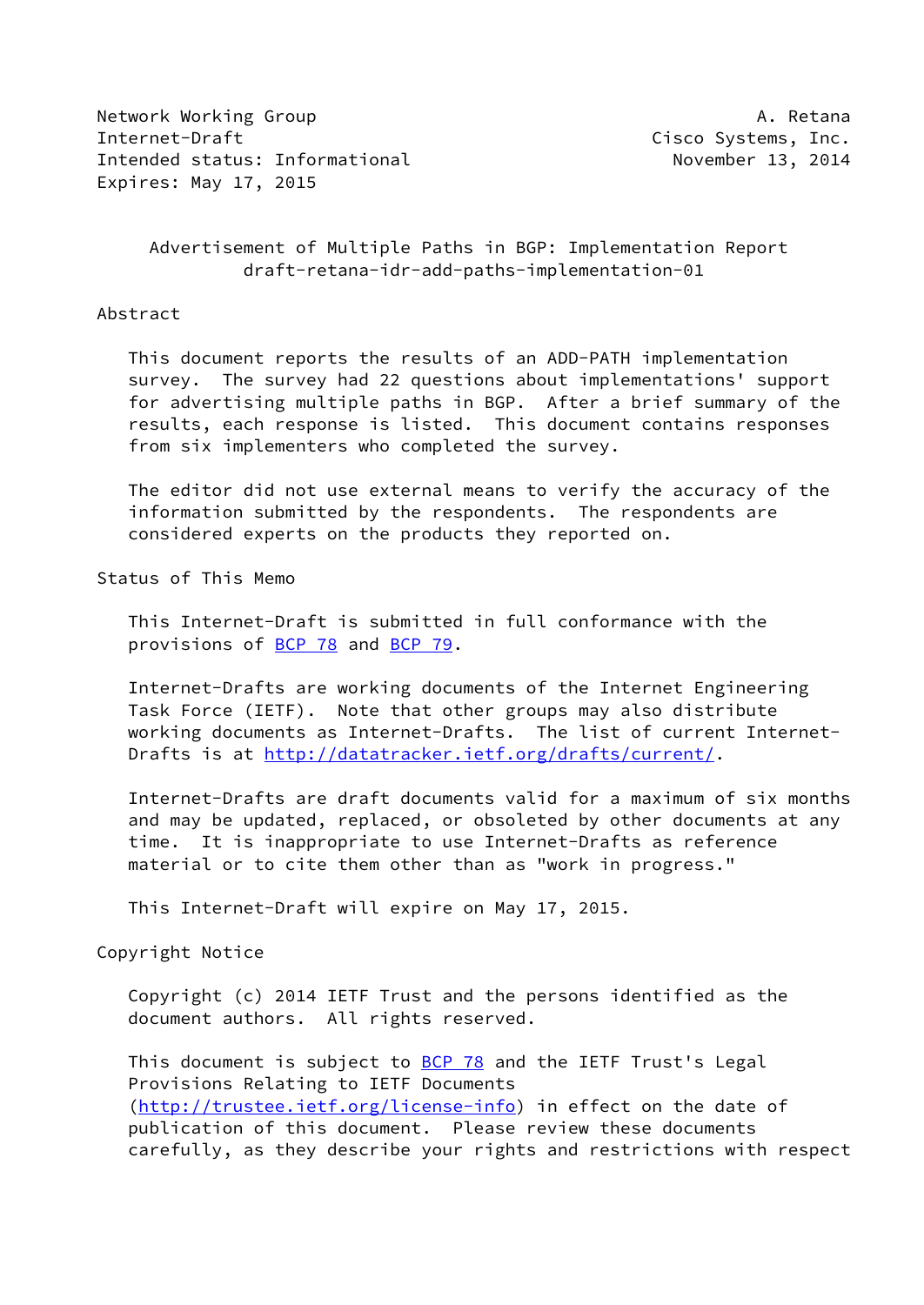Retana **Expires May 17, 2015** [Page 1]

Internet-Draft ADD-PATH Implementation Report November 2014

 to this document. Code Components extracted from this document must include Simplified BSD License text as described in Section 4.e of the Trust Legal Provisions and are provided without warranty as described in the Simplified BSD License.

# Table of Contents

| $\perp$ .        |        |                                                  |  |  | $\overline{3}$  |
|------------------|--------|--------------------------------------------------|--|--|-----------------|
| 2.               |        |                                                  |  |  | $\overline{3}$  |
| 3.               |        |                                                  |  |  | $\overline{3}$  |
|                  |        | $\underline{3.1}$ . Overview of Differences      |  |  | $\overline{3}$  |
|                  |        | 3.2. Implementation Identification               |  |  | $\overline{4}$  |
|                  |        | $3.3$ . Implementations and Interoperability     |  |  | $\overline{5}$  |
| $\overline{4}$ . |        |                                                  |  |  | $\overline{5}$  |
|                  |        | $4.1.$ Section 2: How to Identify a Path         |  |  | $\overline{6}$  |
|                  | 4.1.1. |                                                  |  |  | 6               |
|                  |        | 4.1.2. Path Identifier Assignment                |  |  | 6               |
|                  |        | $4.1.3$ . Path Identifier Assignment (2)         |  |  | 6               |
|                  |        | 4.1.4. Route Re-advertisement                    |  |  | $\overline{1}$  |
|                  | 4.1.5. | Received Path Identifier                         |  |  | $\overline{1}$  |
|                  |        | 4.2. Section 3: Extended NLRI Encodings          |  |  | 8               |
|                  | 4.2.1. |                                                  |  |  | 8               |
|                  |        | 4.3. Section 4: ADD-PATH Capability              |  |  | $\underline{8}$ |
|                  | 4.3.1. |                                                  |  |  | $\underline{8}$ |
|                  |        |                                                  |  |  | $\overline{9}$  |
|                  | 4.4.1. |                                                  |  |  | $\overline{9}$  |
|                  | 4.4.2. | Implicit Replacement $\frac{9}{9}$               |  |  |                 |
|                  | 4.4.3. |                                                  |  |  | <u>9</u>        |
|                  | 4.4.4. | Send/Receive Logic                               |  |  | 10              |
|                  | 4.4.5. | Update Procedure                                 |  |  | 10              |
|                  | 4.4.6. | Update Generation with Encoding $\underline{11}$ |  |  |                 |
|                  | 4.4.7. | Multiple Address Family Support 11               |  |  |                 |
|                  | 4.4.8. | Multiple Address Family Support $(2)$ 12         |  |  |                 |
|                  | 4.4.9. |                                                  |  |  |                 |
|                  |        | 4.4.10. Path Identifier Persistency 13           |  |  |                 |
|                  |        | 4.4.11. Graceful Restart 13                      |  |  |                 |
|                  |        | 4.5. Section 6: Applications 14                  |  |  |                 |
|                  |        |                                                  |  |  |                 |
|                  |        | 4.6. Section 7: Deployment Considerations 15     |  |  |                 |
|                  |        | 4.6.1. Deployment Experience 15                  |  |  |                 |
| $\overline{5}$ . |        |                                                  |  |  |                 |
| 6.               |        |                                                  |  |  |                 |
| 7.               |        |                                                  |  |  | 15              |
|                  |        |                                                  |  |  |                 |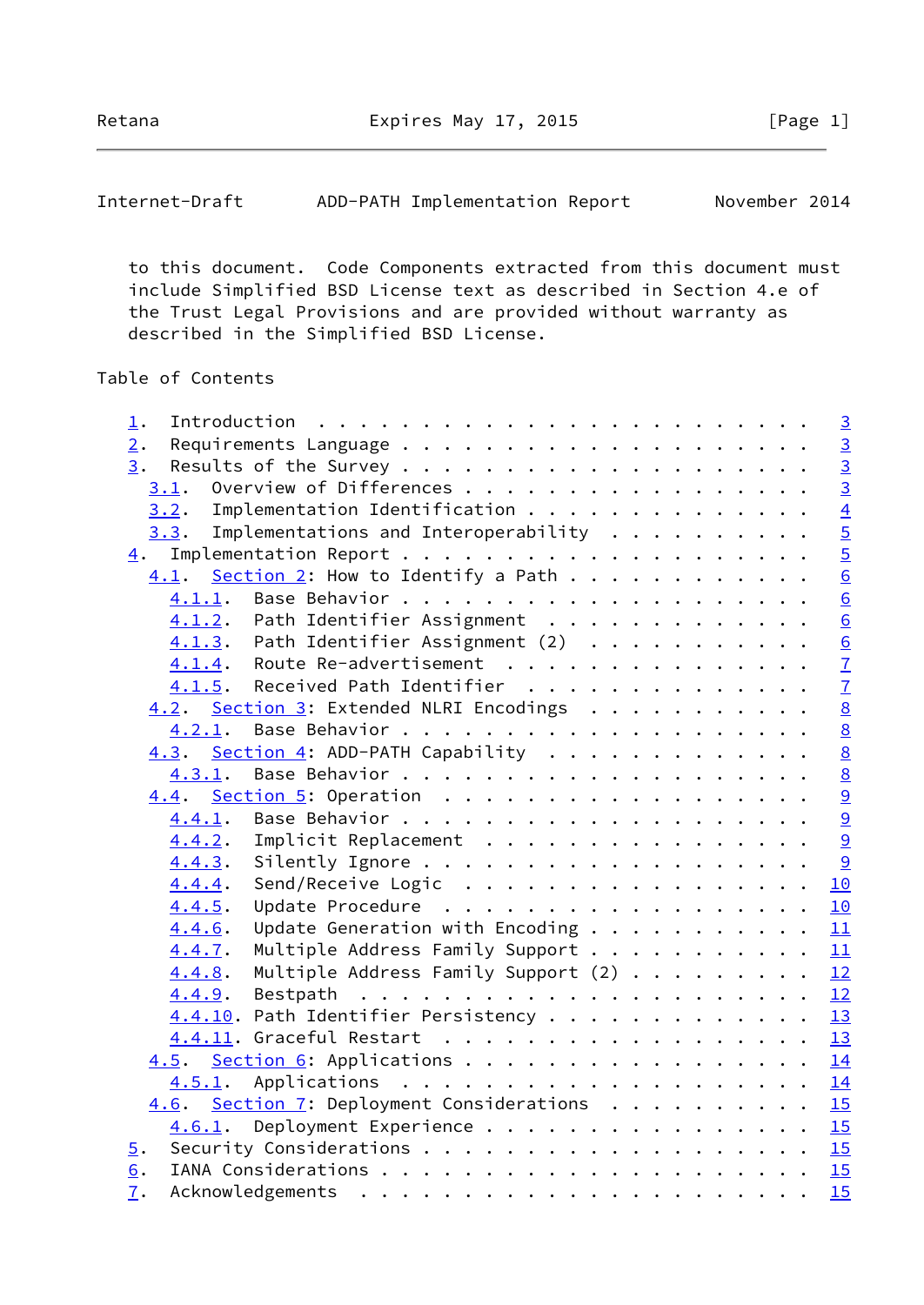| 8.1. Normative References 15   |  |  |  |  |  |  |  |  |  |
|--------------------------------|--|--|--|--|--|--|--|--|--|
| 8.2. Informative References 16 |  |  |  |  |  |  |  |  |  |
|                                |  |  |  |  |  |  |  |  |  |

Retana **Expires May 17, 2015** [Page 2]

<span id="page-2-1"></span>Internet-Draft ADD-PATH Implementation Report November 2014

### <span id="page-2-0"></span>[1](#page-2-0). Introduction

 This document reports results from a survey of implementations of the Advertisement of Multiple Paths in BGP [\[I-D.ietf-idr-add-paths](#page-16-5)], where a BGP [\[RFC4271](https://datatracker.ietf.org/doc/pdf/rfc4271)] extension that allows the advertisement of multiple paths for the same address prefix without the new paths implicitly replacing any previous ones is defined. The essence of the extension is that each path is identified by a path identifier in addition to the address prefix.

 The ADD-PATH implementation survey had 22 detailed questions about compliance with [\[I-D.ietf-idr-add-paths](#page-16-5)]. Six implementers (Cumulus Networks, Cisco Systems, Exa Networks, Juniper Networks, Alcatel- Lucent and CZ.NIC) completed the survey. [Section 3.1](#page-2-4) provides an overview of the differences between the implementations. [Section 4](#page-5-1) provides a compilation of the results.

<span id="page-2-2"></span>[2](#page-2-2). Requirements Language

 The key words "MUST", "MUST NOT", "REQUIRED", "SHALL", "SHALL NOT", "SHOULD", "SHOULD NOT", "RECOMMENDED", "MAY", and "OPTIONAL" in this document are to be interpreted as described in [\[RFC2119](https://datatracker.ietf.org/doc/pdf/rfc2119)].

<span id="page-2-3"></span>[3](#page-2-3). Results of the Survey

 The respondents replied "Yes" or "No" to the survey's questions to indicate whether their implementation supports the Functionality/ Description of the [[RFC2119\]](https://datatracker.ietf.org/doc/pdf/rfc2119) language in [\[I-D.ietf-idr-add-paths](#page-16-5)]. The respondents replied "Other" to indicate an alternate behavior and had the opportunity to provide comments in all cases. Some questions were informative.

### <span id="page-2-4"></span>[3.1](#page-2-4). Overview of Differences

 This section provides the reader with a shortcut to the points where the implementations differ.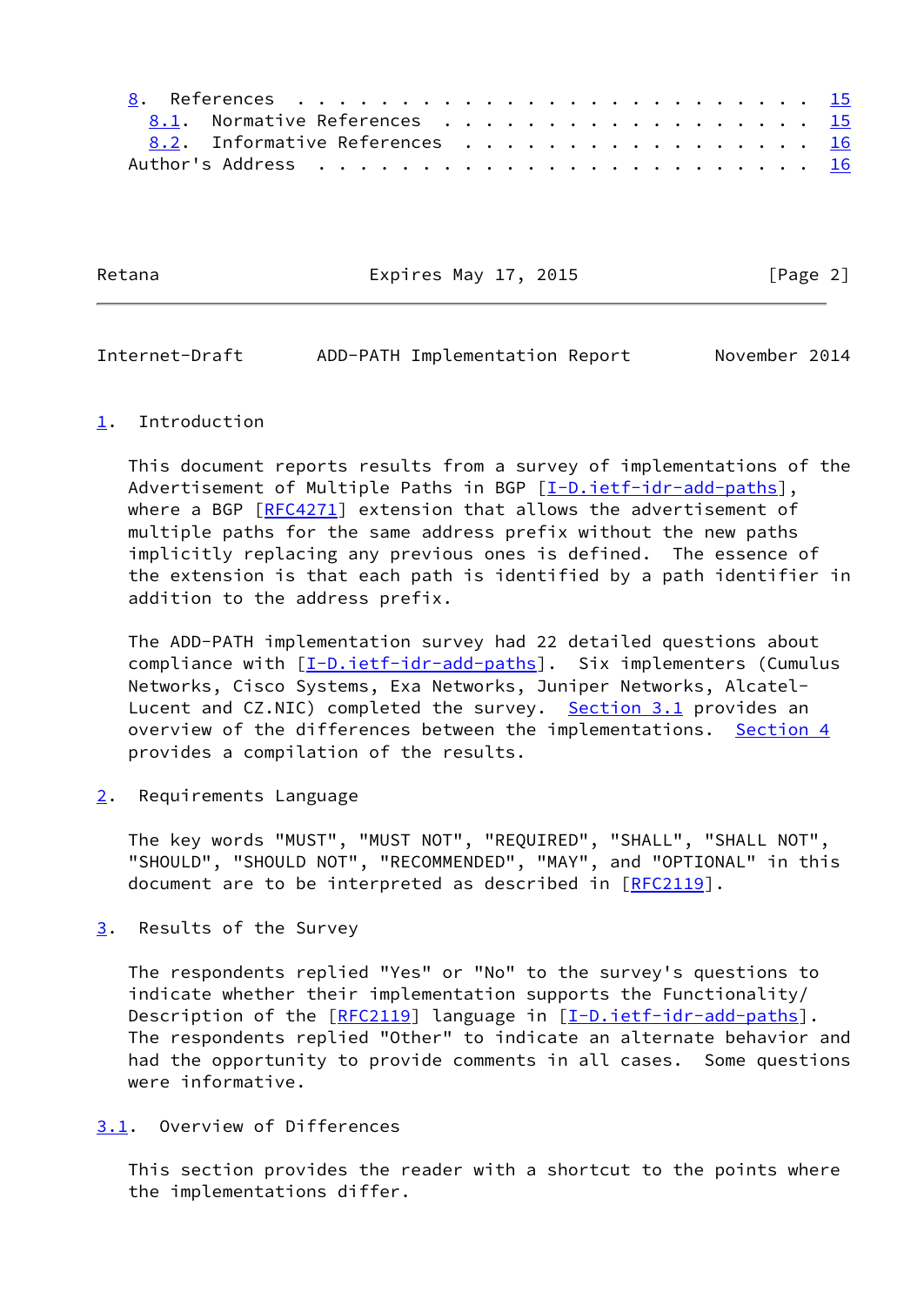Two of the implementations work only in receive-mode; they don't implement any advertisement of routes. Obviously, those implementations are not compliant with the sections related to the advertisement of routes. Taking that fact into account, all the responders had consistent and compliant answers to all the sections of the survey.

<span id="page-3-1"></span><span id="page-3-0"></span>

| Retana                       | Expires May 17, 2015                        | [Page 3]      |
|------------------------------|---------------------------------------------|---------------|
| Internet-Draft               | ADD-PATH Implementation Report              | November 2014 |
| 3.2.                         | Implementation Identification               |               |
| 3.3.1. Cumulus               |                                             |               |
|                              | Company/Organization Name: Cumulus Networks |               |
|                              | Implementation Name/Version: quagga         |               |
| Date: 11/3/2014              |                                             |               |
| Contact Name: Daniel Walton  |                                             |               |
|                              | Contact e-mail: dwalton@cumulusnetworks.com |               |
| 3.3.2. Cisco                 |                                             |               |
|                              | Company/Organization Name: Cisco Systems    |               |
|                              | Implementation Name/Version: IOS-XE         |               |
| Date: 11/03/2014             |                                             |               |
| Contact Name: Mohammed Mirza |                                             |               |
|                              | Contact e-mail: mohamirz@cisco.com          |               |
| $3.3.3.$ Exa                 |                                             |               |
|                              | Company/Organization Name: Exa Networks     |               |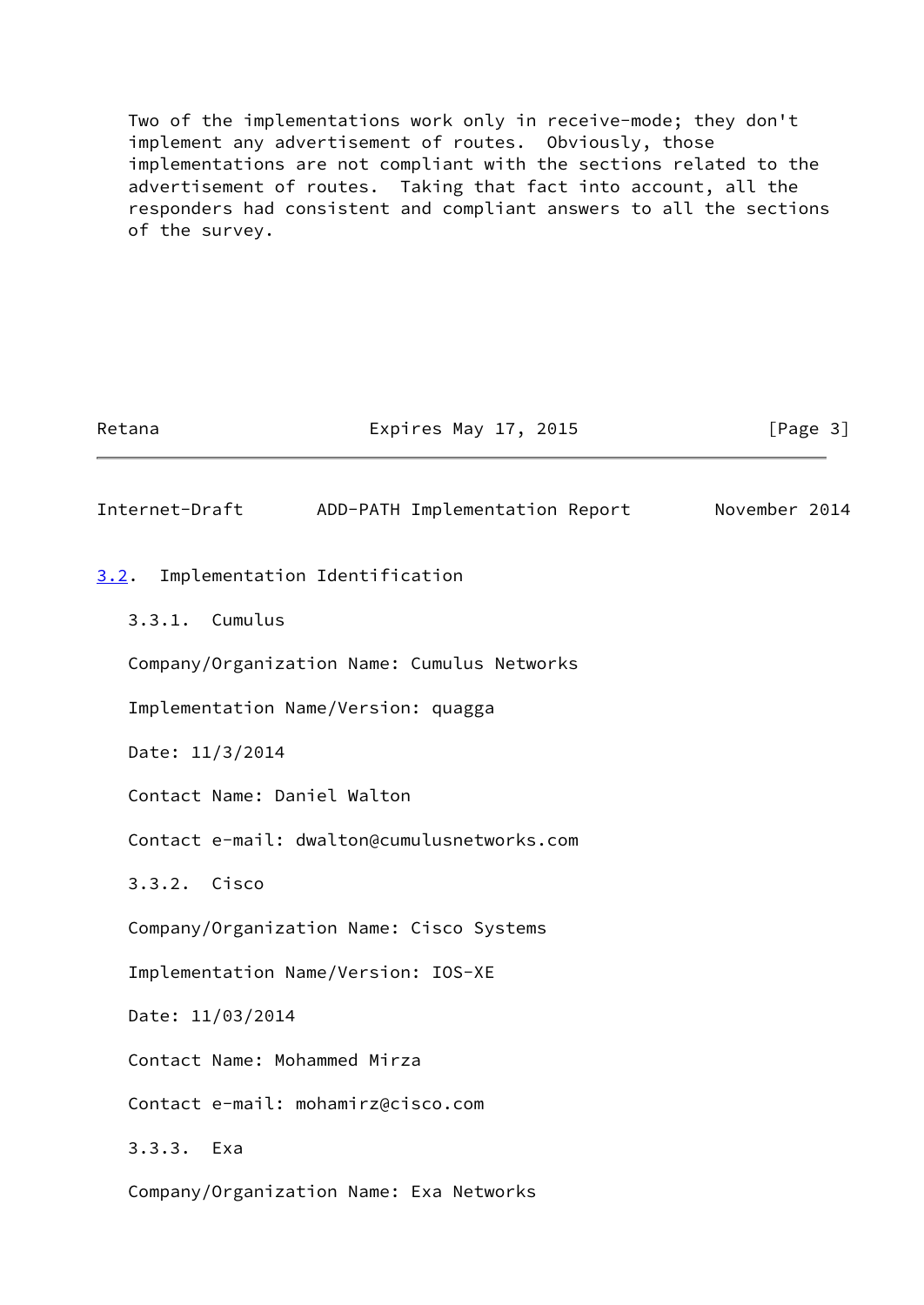Implementation Name/Version: ExaBGP Date: 01/11/2014 Contact Name: Thomas Mangin Contact e-mail: thomas.mangin@exa-networks.co.uk 3.3.4. Juniper Company/Organization Name: Juniper Networks Implementation Name/Version: JUNOS 11.3 and later Date: August 2011 Contact Name: Jeff Haas

<span id="page-4-0"></span>

| Retana                     | Expires May 17, 2015                            | [Page $4$ ]   |
|----------------------------|-------------------------------------------------|---------------|
| Internet-Draft             | ADD-PATH Implementation Report                  | November 2014 |
|                            | Contact e-mail: jhaas@juniper.net               |               |
| $3.3.5.$ ALU               |                                                 |               |
|                            | Company/Organization Name: Alcatel-Lucent       |               |
|                            | Implementation Name/Version: SROS               |               |
| Date: 11/10/2014           |                                                 |               |
| Contact Name: Adam Simpson |                                                 |               |
|                            | Contact e-mail: adam.simpson@alcatel-lucent.com |               |
| 3.3.6. CZ.NIC              |                                                 |               |
|                            | Company/Organization Name: CZ.NIC               |               |
|                            | Implementation Name/Version: BIRD               |               |
| Date: 2014-11-12           |                                                 |               |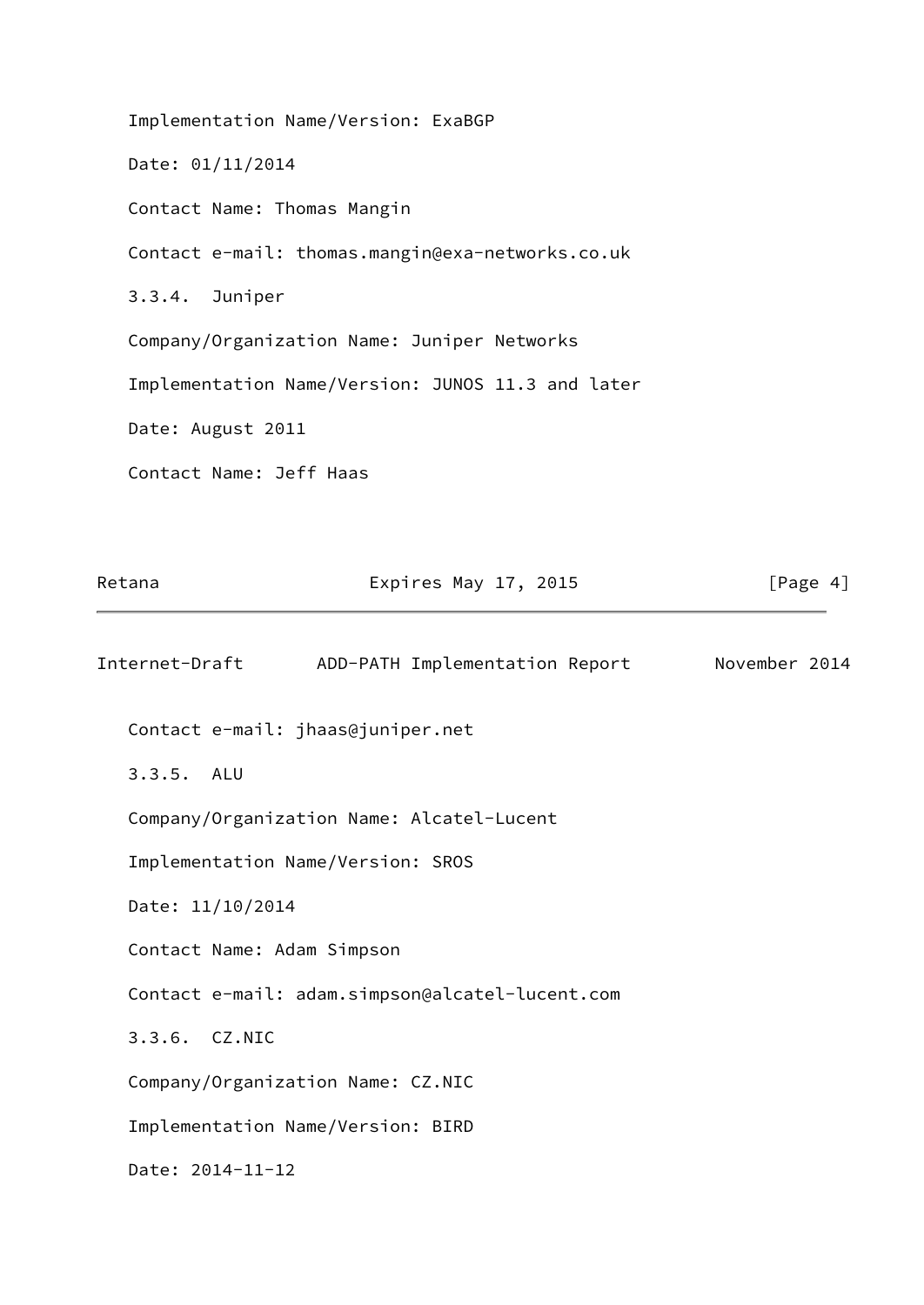Contact Name: Ondrej Zajicek

Contact e-mail: santiago@crfreenet.org

<span id="page-5-0"></span>[3.3](#page-5-0). Implementations and Interoperability

|         |     | Cumulus   Cisco   Exa   Juniper | ALU | CZ.NIC |
|---------|-----|---------------------------------|-----|--------|
| Cumulus | Yes |                                 |     | Yes    |
| Cisco   | Yes |                                 |     |        |
| Exa     | Yes |                                 |     |        |
| Juniper |     |                                 |     |        |
| ALU     | Yes |                                 |     |        |
| CZ.NIC  |     |                                 |     |        |
|         |     |                                 |     |        |

<span id="page-5-1"></span>[4](#page-5-1). Implementation Report

 For every item listed, the respondents indicated whether their implementation supports the Functionality/Description or not (Yes/No) according to the [\[RFC2119](https://datatracker.ietf.org/doc/pdf/rfc2119)] language indicated. Any comments are included. If appropriate, the respondents indicated with "Other" the fact that the support is neither Yes/No (an alternate behavior, for example). Refer to the appropriate sections in [\[I-D.ietf-idr-add-paths](#page-16-5)] for additional details.

<span id="page-5-3"></span>

| Retana               | Expires May 17, 2015                                                                                                                                                                                                             | [Page 5]      |
|----------------------|----------------------------------------------------------------------------------------------------------------------------------------------------------------------------------------------------------------------------------|---------------|
| Internet-Draft       | ADD-PATH Implementation Report                                                                                                                                                                                                   | November 2014 |
|                      | 4.1. Section 2: How to Identify a Path                                                                                                                                                                                           |               |
| 4.1.1. Base Behavior |                                                                                                                                                                                                                                  |               |
|                      | $\mathbf{r}$ , and the set of the set of the set of the set of the set of the set of the set of the set of the set of the set of the set of the set of the set of the set of the set of the set of the set of the set of the set |               |

<span id="page-5-4"></span><span id="page-5-2"></span> Functionality/Description: Is your implementation compatible with the use of the Path Identifier as described in this section?

 $[RFC2119]$ : N/A

| Implementation Yes/No/Other Comments |     |  |
|--------------------------------------|-----|--|
|                                      |     |  |
| Cumulus                              | Yes |  |
| Cisco                                | Yes |  |
| Exa                                  | Yes |  |
| Juniper                              | Yes |  |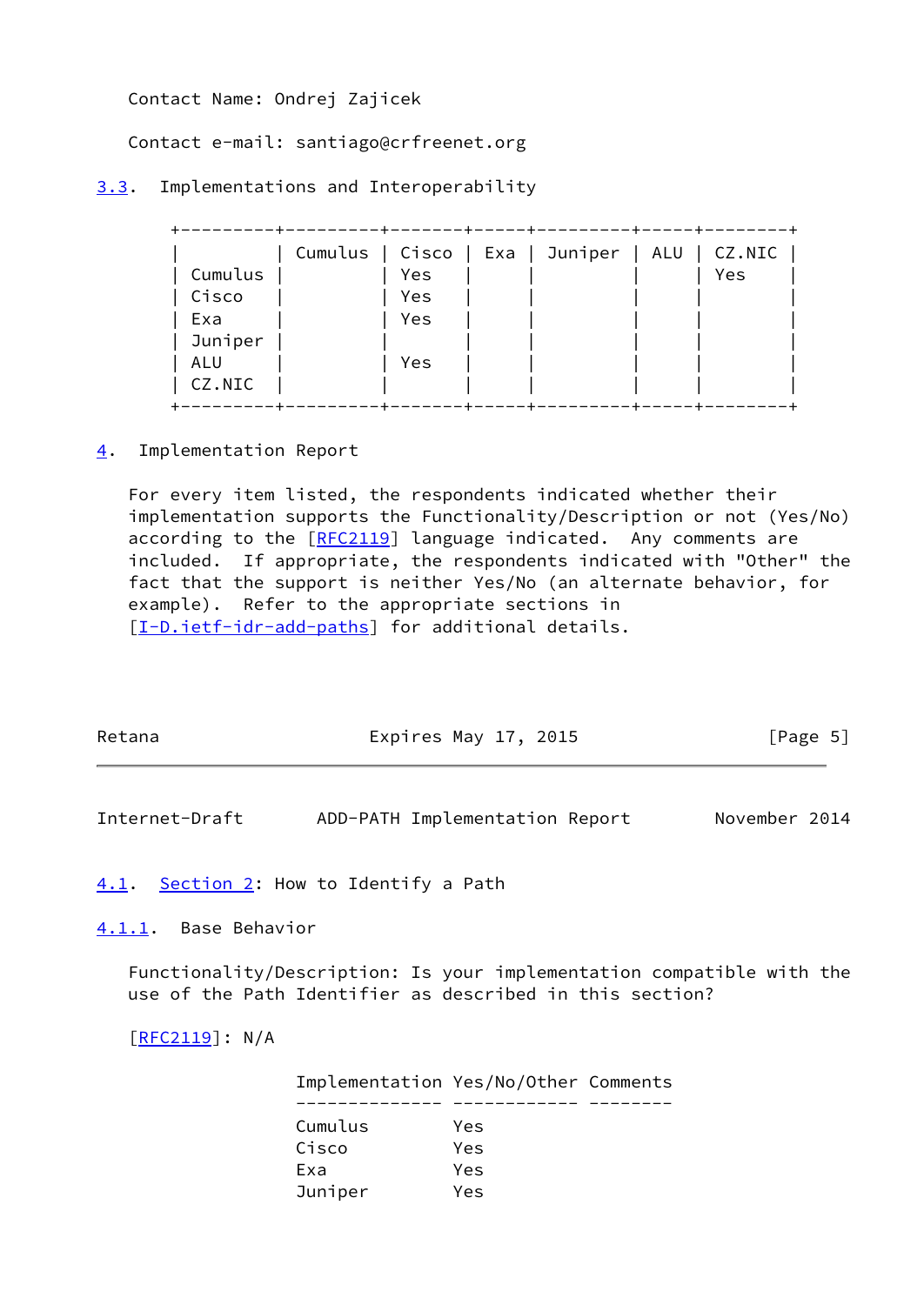| ALU    | Yes |
|--------|-----|
| CZ.NIC | Yes |

<span id="page-6-0"></span>[4.1.2](#page-6-0). Path Identifier Assignment

 Functionality/Description: Explain how Path Identifiers are assigned in your implementation.

[\[RFC2119](https://datatracker.ietf.org/doc/pdf/rfc2119)]: N/A

| Implementation Comments |                                                                                                                                                |
|-------------------------|------------------------------------------------------------------------------------------------------------------------------------------------|
| Cumulus                 | quagga is RX only for now so this is not an issue                                                                                              |
| Cisco                   | Each net has unique path-id per paths under it. The<br>path ids that are withdrawn can get assigned to the<br>newer paths.                     |
| Exa                     | By the user                                                                                                                                    |
| Juniper                 | Incrementally assign an id based on the N+1 of the<br>$max(N)$ of the path ids already assigned.                                               |
| ALU                     | Path IDs are per address family. Every new advertised<br>path uses the next available path ID (in sequential<br>order) for the address family. |
| CZ.NIC                  | Each route source (like add_path-unaware BGP peer) has<br>allocated fixed path id.                                                             |

<span id="page-6-1"></span>[4.1.3](#page-6-1). Path Identifier Assignment (2)

 Functionality/Description: "...the Path Identifier MUST be assigned in such a way that the BGP speaker is able to use the (prefix, path identifier) to uniquely identify a path advertised to a neighbor."

 Can your implementation uniquely identify an advertised path based on the (prefix, path identifier) pair?

<span id="page-6-2"></span>

| Retana                  |                                      | Expires May 17, 2015                                  | [Page 6]      |
|-------------------------|--------------------------------------|-------------------------------------------------------|---------------|
| Internet-Draft          |                                      | ADD-PATH Implementation Report                        | November 2014 |
| $[REC2119]$ : MUST      |                                      |                                                       |               |
|                         | Implementation Yes/No/Other Comments |                                                       |               |
| Cumulus<br>Cisco<br>Exa | Yes<br>Yes<br>Other                  | This is left to the user of the<br>application to do. |               |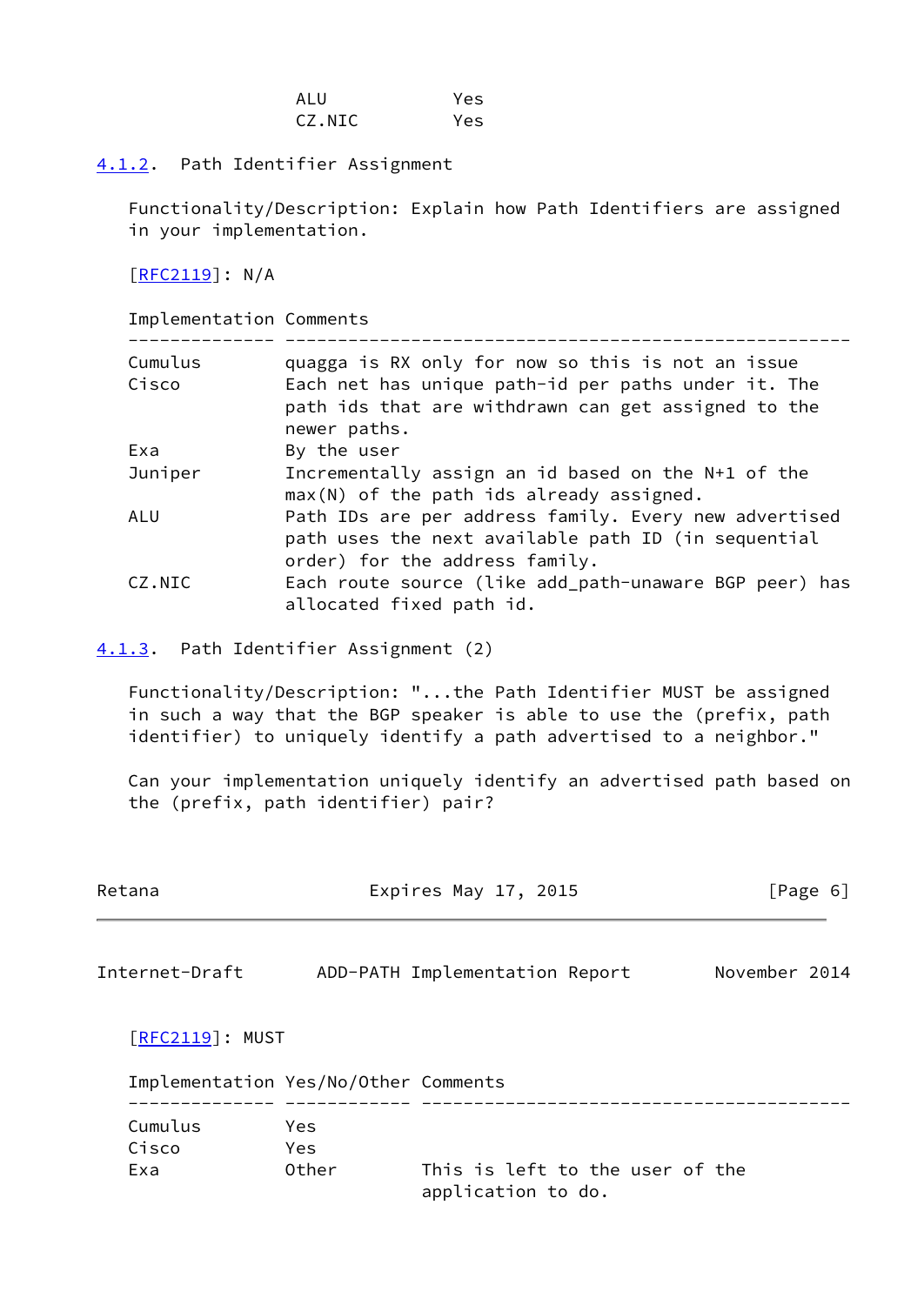| Juniper | Yes |
|---------|-----|
| ALU     | Yes |
| CZ.NIC  | Yes |

<span id="page-7-0"></span>[4.1.4](#page-7-0). Route Re-advertisement

 Functionality/Description: "A BGP speaker that re-advertises a route MUST generate its own Path Identifier to be associated with the re advertised route."

 Does your implementation generate a new Path Identifier when re advertising a route?

[\[RFC2119](https://datatracker.ietf.org/doc/pdf/rfc2119)]: MUST

Implementation Yes/No/Other Comments

| Cumulus<br>Cisco | Other<br>Yes. | Comments quagga does not support TX yet                                                             |
|------------------|---------------|-----------------------------------------------------------------------------------------------------|
| Exa              | Other         | ExaBGP does not re-advertise routes                                                                 |
| Juniper<br>ALU   | Yes.<br>Yes.  |                                                                                                     |
| CZ.NIC           | Other         | New path_id is allocated for each unique<br>path_id received through add_path-aware<br>BGP session. |

<span id="page-7-1"></span>[4.1.5](#page-7-1). Received Path Identifier

 Functionality/Description: "A BGP speaker that receives a route SHOULD NOT assume that the identifier carries any particular semantics; it SHOULD be treated as an opaque value."

 Does your implementation treat a received Path Identifier as an opaque value?

[\[RFC2119](https://datatracker.ietf.org/doc/pdf/rfc2119)]: SHOULD NOT

Retana **Expires May 17, 2015** Expires May 17, 2015

<span id="page-7-2"></span>Internet-Draft ADD-PATH Implementation Report November 2014

Implementation Yes/No/Other Comments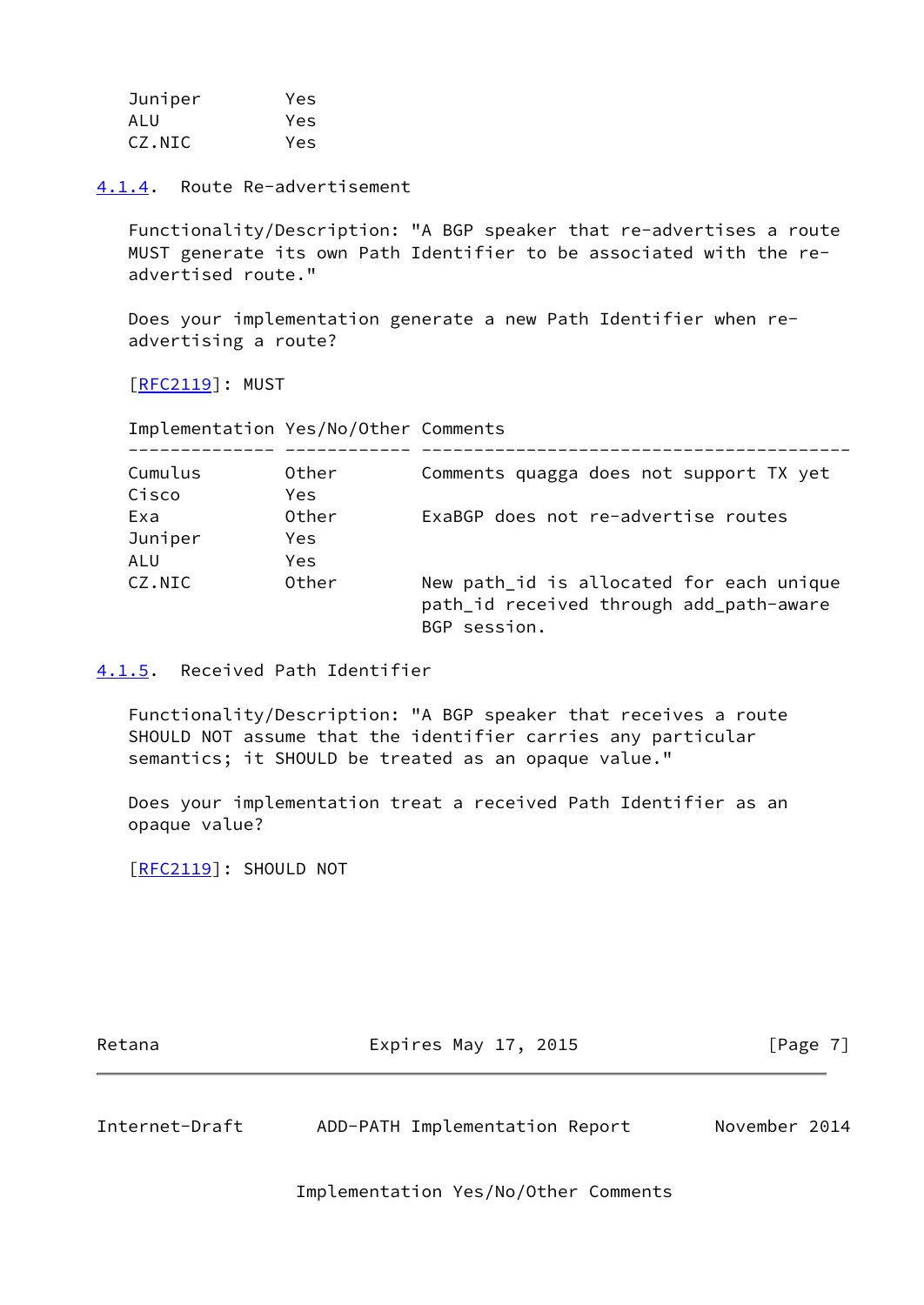| Cumulus | Yes |  |
|---------|-----|--|
| Cisco   | Yes |  |
| Exa     | Yes |  |
| Juniper | Yes |  |
| ALU     | Yes |  |
| CZ.NIC  | Yes |  |

<span id="page-8-0"></span>[4.2](#page-8-0). [Section 3:](#page-2-3) Extended NLRI Encodings

<span id="page-8-1"></span>[4.2.1](#page-8-1). Base Behavior

 Functionality/Description: Does your implementation use the encodings specified in this section?

[\[RFC2119](https://datatracker.ietf.org/doc/pdf/rfc2119)]: N/A

| Implementation Yes/No/Other Comments |     |  |
|--------------------------------------|-----|--|
|                                      |     |  |
| Cumulus                              | Yes |  |
| Cisco                                | Yes |  |
| Exa                                  | Yes |  |
| Juniper                              | Yes |  |
| ALU                                  | Yes |  |
| CZ.NIC                               | Yes |  |

# <span id="page-8-2"></span>[4.3](#page-8-2). [Section 4:](#page-5-1) ADD-PATH Capability

<span id="page-8-3"></span>[4.3.1](#page-8-3). Base Behavior

 Functionality/Description: Is your implementation able to send and receive the ADD-PATH Capability as described in this section?

[\[RFC2119](https://datatracker.ietf.org/doc/pdf/rfc2119)]: N/A

| Implementation Yes/No/Other Comments |     |  |
|--------------------------------------|-----|--|
|                                      |     |  |
| Cumulus                              | Yes |  |
| Cisco                                | Yes |  |
| Exa                                  | Yes |  |
| Juniper                              | Yes |  |
| ALU                                  | Yes |  |
| CZ.NIC                               | Yes |  |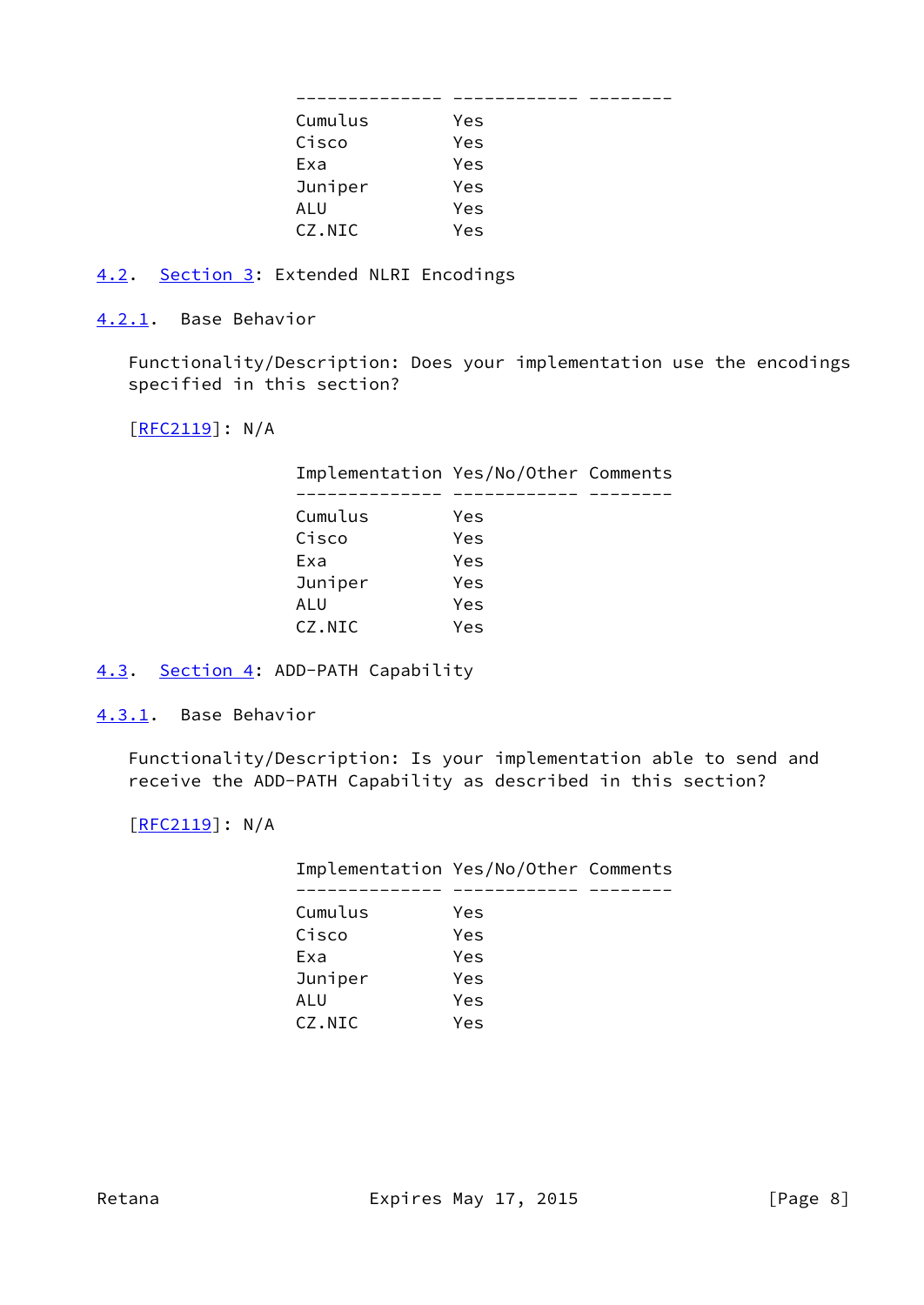<span id="page-9-1"></span>Internet-Draft ADD-PATH Implementation Report November 2014

<span id="page-9-0"></span>[4.4](#page-9-0). [Section 5:](#page-16-0) Operation

<span id="page-9-2"></span>[4.4.1](#page-9-2). Base Behavior

 Functionality/Description: Is your implementation compatible with the operation described in this section?

[\[RFC2119](https://datatracker.ietf.org/doc/pdf/rfc2119)]: N/A

| Implementation Yes/No/Other Comments |       |                            |
|--------------------------------------|-------|----------------------------|
|                                      |       |                            |
| Cumulus                              | Other | RX yes, TX not implemented |
| Cisco                                | Yes   |                            |
| Exa                                  | Yes   |                            |
| Juniper                              | Yes   |                            |
| ALU                                  | Yes   |                            |
| CZ.NIC                               | Yes   |                            |

<span id="page-9-3"></span>[4.4.2](#page-9-3). Implicit Replacement

 Functionality/Description: "...a new advertisement for a given address prefix and a given path identifier replaces a previous advertisement for the same address prefix and path identifier."

 Does your implementation replace previous advertisements with the same (prefix, path identifier) pair?

[\[RFC2119](https://datatracker.ietf.org/doc/pdf/rfc2119)]: N/A

| Implementation Yes/No/Other Comments |            |                                 |
|--------------------------------------|------------|---------------------------------|
|                                      |            |                                 |
| Cumulus                              | Yes.       |                                 |
| Cisco                                | <b>Yes</b> |                                 |
| Exa                                  | Other      | ExaBGP does not implement a FIB |
| Juniper                              | <b>Yes</b> |                                 |
| ALU                                  | Yes        |                                 |
| CZ.NIC                               | Yes        |                                 |

# <span id="page-9-4"></span>[4.4.3](#page-9-4). Silently Ignore

 Functionality/Description: "If a BGP speaker receives a message to withdraw a prefix with a path identifier not seen before, it SHOULD silently ignore it."

 Does your implementation silently ignore the withdraw of a prefix with a new path identifier?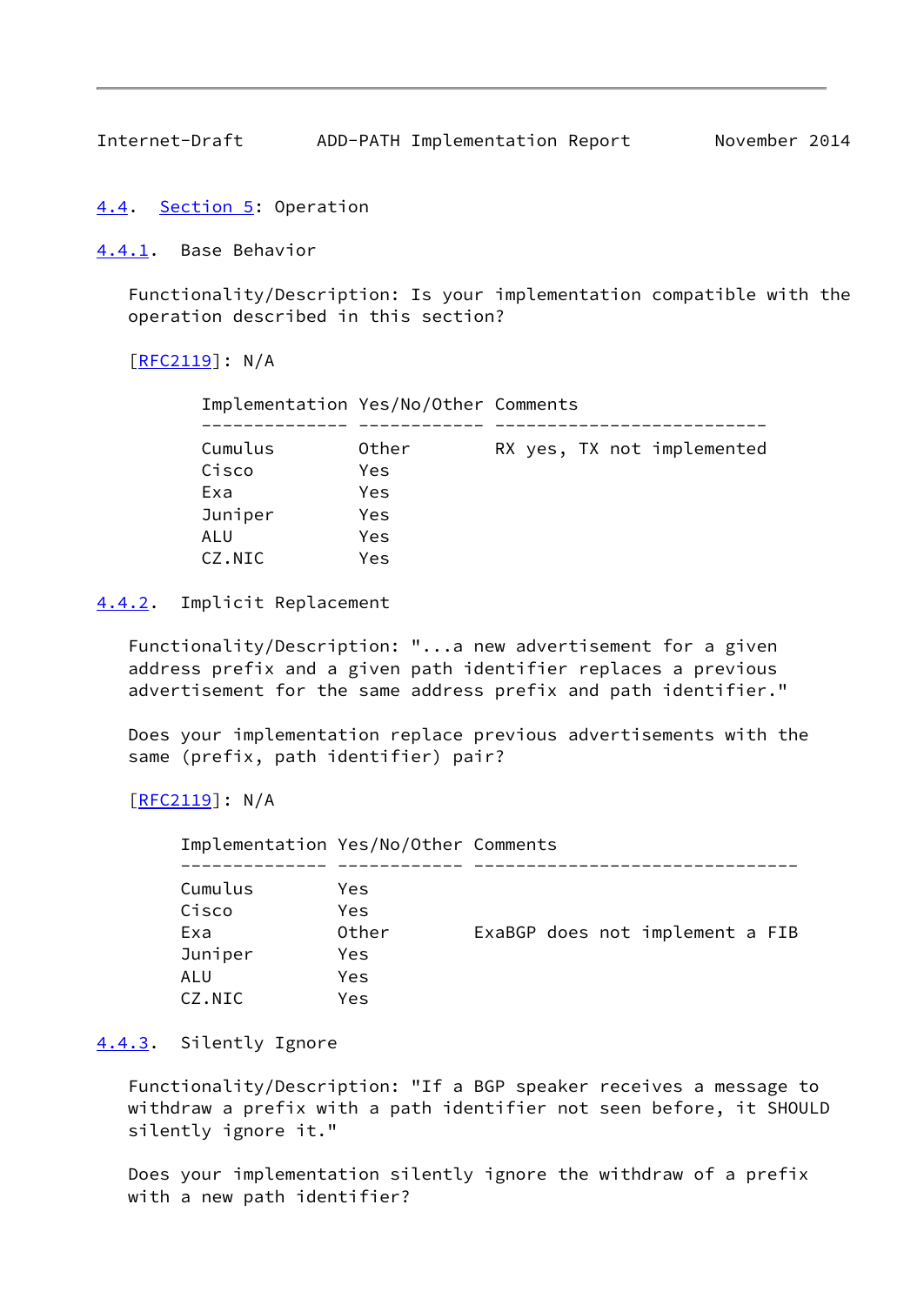[\[RFC2119](https://datatracker.ietf.org/doc/pdf/rfc2119)]: SHOULD

<span id="page-10-1"></span>

| Retana                               |            | Expires May 17, 2015                                                                                                                  | [Page 9]      |
|--------------------------------------|------------|---------------------------------------------------------------------------------------------------------------------------------------|---------------|
| Internet-Draft                       |            | ADD-PATH Implementation Report                                                                                                        | November 2014 |
| Implementation Yes/No/Other Comments |            |                                                                                                                                       |               |
| Cumulus                              |            |                                                                                                                                       |               |
| Cisco                                | <b>Yes</b> |                                                                                                                                       |               |
| Exa                                  | Other      | ExaBGP is a "BGP engine", it only convert<br>BGP packet to some JSON that another<br>application can consume (and vice-versa<br>$)$ . |               |
| Juniper<br>ALU<br>CZ.NIC             | Yes<br>Yes |                                                                                                                                       |               |

<span id="page-10-0"></span>[4.4.4](#page-10-0). Send/Receive Logic

 Functionality/Description: "For a BGP speaker to be able to send multiple paths to its peer, that BGP speaker MUST advertise the ADD- PATH capability with the Send/Receive field set to either 2 or 3, and MUST receive from its peer the ADD-PATH capability with the Send/ Receive field set to either 1 or 3, for the corresponding <AFI, SAFI>."

 Does your implementation follow the send/receive logic as specified in this section?

[\[RFC2119](https://datatracker.ietf.org/doc/pdf/rfc2119)]: MUST

| Implementation Yes/No/Other Comments |     |  |
|--------------------------------------|-----|--|
|                                      |     |  |
| Cumulus                              | Yes |  |
| Cisco                                | Yes |  |
| Exa                                  | Yes |  |
| Juniper                              | Yes |  |
| ALU                                  | Yes |  |
| CZ.NIC                               | Yes |  |

<span id="page-10-2"></span>[4.4.5](#page-10-2). Update Procedure

 Functionality/Description: "A BGP speaker MUST follow the existing procedures in generating an UPDATE message for a particular <AFI,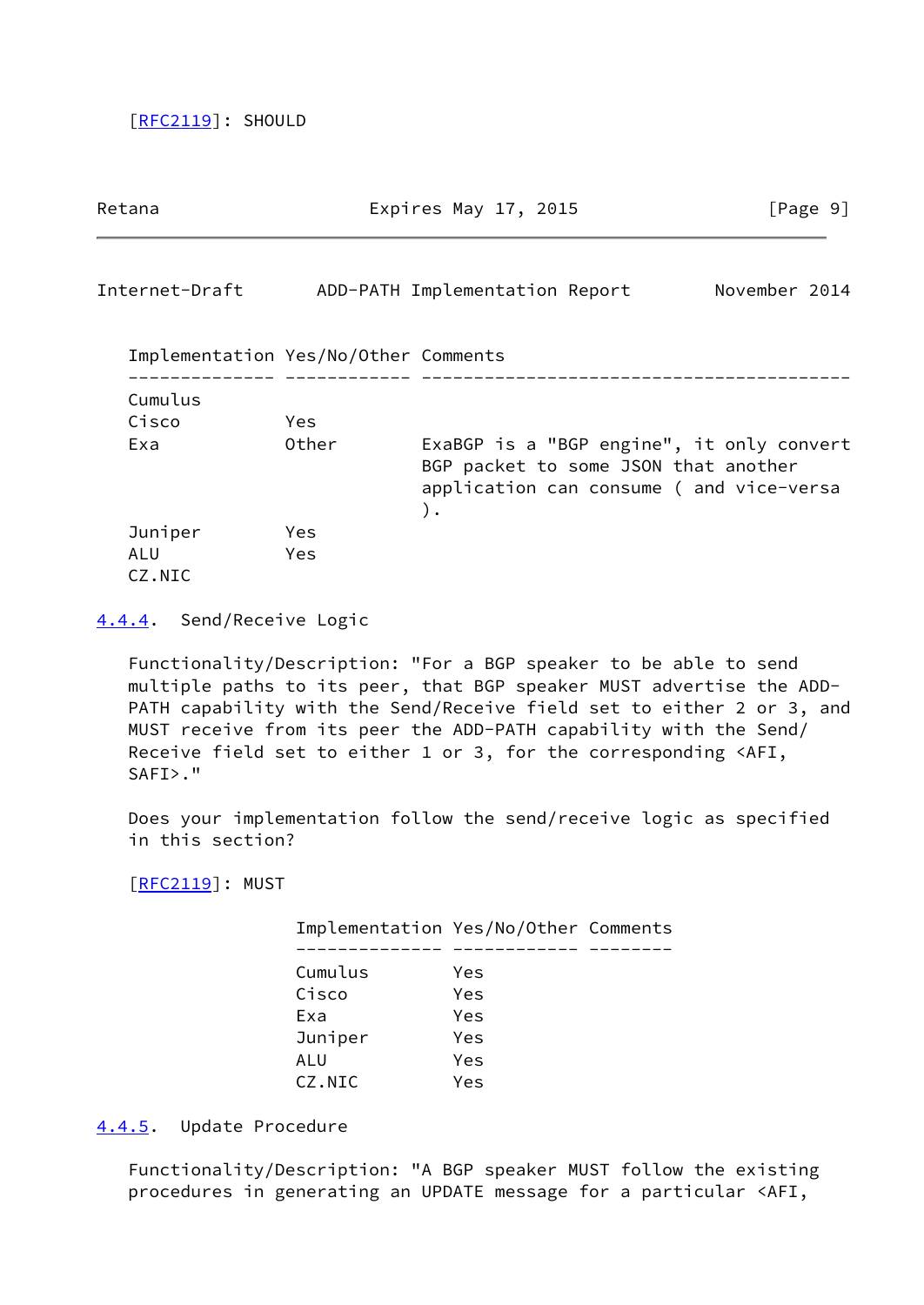SAFI> to a peer unless the BGP speaker advertises the ADD-PATH Capability to the peer indicating its ability to send multiple paths for the <AFI, SAFI>, and also receives the ADD-PATH Capability from the peer indicating its ability to receive multiple paths for the <AFI, SAFI>..."

 Does your implementation follow normal procedures when generating UPDATES if the ADD-PATH capability is not sent and received?

| Retana | Expires May 17, 2015 | [Page 10] |
|--------|----------------------|-----------|
|--------|----------------------|-----------|

<span id="page-11-1"></span>Internet-Draft ADD-PATH Implementation Report November 2014

[\[RFC2119](https://datatracker.ietf.org/doc/pdf/rfc2119)]: MUST

| Implementation Yes/No/Other Comments |     |  |
|--------------------------------------|-----|--|
|                                      |     |  |
| Cumulus                              | Yes |  |
| Cisco                                | Yes |  |
| Exa                                  | Yes |  |
| Juniper                              | Yes |  |
| <b>ALU</b>                           | Yes |  |
| CZ.NIC                               | Yes |  |

<span id="page-11-0"></span>[4.4.6](#page-11-0). Update Generation with Encoding

 Functionality/Description: "...in which case the speaker MUST generate a route update for the <AFI, SAFI> based on the combination of the address prefix and the Path Identifier, and use the extended NLRI encodings specified in this document."

 If the ADD-PATH capability has been sent and received, does your implementation generate new UPDATEs using the (prefix, path identifier) pair and the encodings defined in this document?

[\[RFC2119](https://datatracker.ietf.org/doc/pdf/rfc2119)]: MUST

| Implementation Yes/No/Other Comments |       |                         |
|--------------------------------------|-------|-------------------------|
| Cumulus                              | Other |                         |
|                                      |       | TX is not supported yet |
| Cisco                                | Yes   |                         |
| Exa                                  | Yes   |                         |
| Juniper                              | Yes   |                         |
| ALU                                  | Yes   |                         |
| CZ.NIC                               | Yes   |                         |
|                                      |       |                         |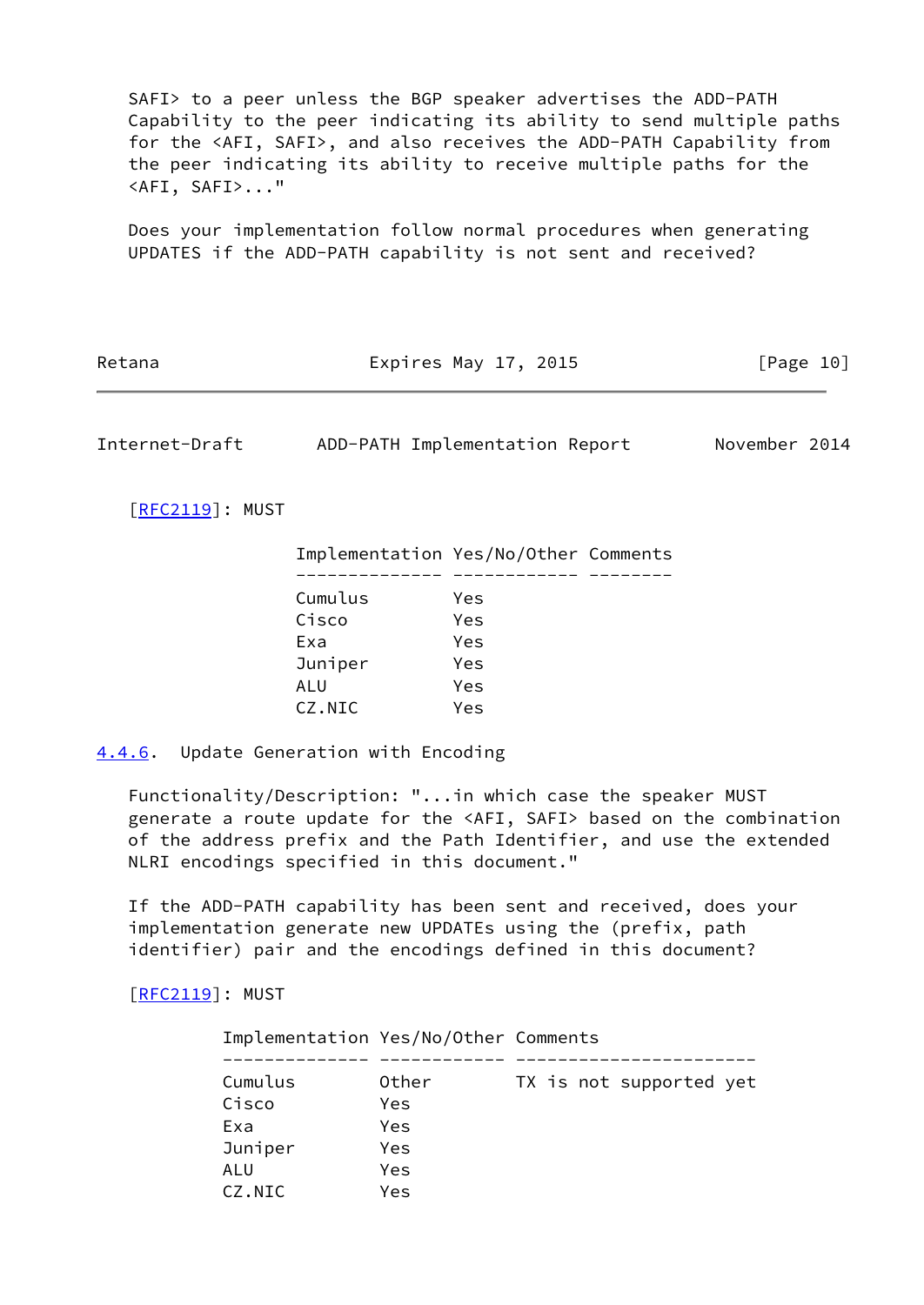#### <span id="page-12-0"></span>[4.4.7](#page-12-0). Multiple Address Family Support

 Functionality/Description: "The peer SHALL act accordingly in processing an UPDATE message related to a particular <AFI, SAFI>."

 Does your implementation support the use of the ADD-PATH capability for multiple <AFI, SAFI> pairs?

[\[RFC2119](https://datatracker.ietf.org/doc/pdf/rfc2119)]: SHALL

Retana **Expires May 17, 2015** [Page 11]

<span id="page-12-2"></span>Internet-Draft ADD-PATH Implementation Report November 2014

| Implementation Yes/No/Other Comments |            |                                                                                                                                        |
|--------------------------------------|------------|----------------------------------------------------------------------------------------------------------------------------------------|
| Cumulus                              | Yes        |                                                                                                                                        |
| Cisco                                | Yes.       |                                                                                                                                        |
| Exa                                  | Yes        |                                                                                                                                        |
| Juniper                              | <b>Yes</b> |                                                                                                                                        |
| ALU.                                 | <b>Yes</b> |                                                                                                                                        |
| CZ.NIC                               | Other      | BIRD currently does not support multiple<br>pairs in one connection, separate<br>connection is used for IPv4 and IPv6<br>$(unicast)$ . |

<span id="page-12-1"></span>[4.4.8](#page-12-1). Multiple Address Family Support (2)

 Functionality/Description: Which <AFI, SAFI> pairs does your implementation support when using the ADD-PATH capability?

[\[RFC2119](https://datatracker.ietf.org/doc/pdf/rfc2119)]: N/A

 Implementation Comments -------------- ------------------------------------------------------

| Cumulus | IPv4 unicast and IPv6 unicast                          |
|---------|--------------------------------------------------------|
| Cisco   | ipv4 unicast and ipv6 unicast                          |
| Exa     | $1/1$ 2/1 1/4 2/4                                      |
| Juniper | IPv4 Unicast, IPv6 Unicast, IPv4 Labeled Unicast, IPv6 |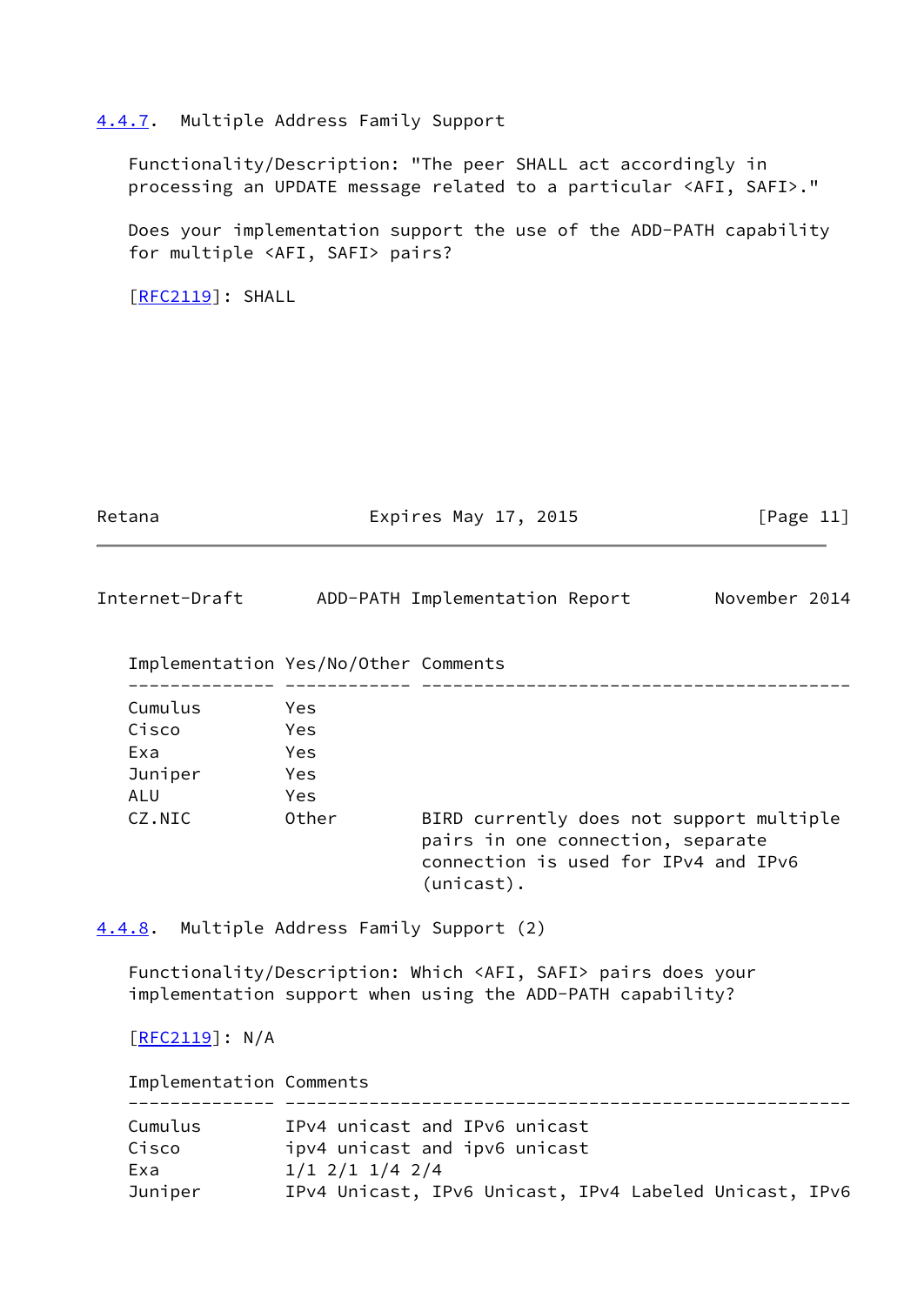|        | Labeled Unicast                  |
|--------|----------------------------------|
| ALU    | 1/1, 1/4, 1/128, 2/1, 2/4, 2/128 |
| CZ.NIC | IPv4 unicast and IPv6 unicast    |

<span id="page-13-0"></span>[4.4.9](#page-13-0). Bestpath

 Functionality/Description: "A BGP speaker SHOULD include the bestpath when more than one path are advertised to a neighbor unless the bestpath is a path received from that neighbor."

 Does your implementation include the bestpath when multiple paths are announced to a neighbor, as described?

[\[RFC2119](https://datatracker.ietf.org/doc/pdf/rfc2119)]: SHOULD

<span id="page-13-2"></span>

| Retana                               | Expires May 17, 2015 |                                                         | [Page $12$ ]  |
|--------------------------------------|----------------------|---------------------------------------------------------|---------------|
| Internet-Draft                       |                      | ADD-PATH Implementation Report                          | November 2014 |
| Implementation Yes/No/Other Comments |                      |                                                         |               |
| Cumulus<br>Cisco                     | Yes<br>Yes           |                                                         |               |
| Exa                                  | Other                | ExaBGP does not have a FIB, this is user<br>controlled. |               |
| Juniper<br>ALU<br>CZ.NIC             | Yes<br>Yes<br>Yes    |                                                         |               |

<span id="page-13-1"></span>[4.4.10](#page-13-1). Path Identifier Persistency

 Functionality/Description: "As the Path Identifiers are locally assigned, and may or may not be persistent across a control plane restart of a BGP speaker..."

 Are the path identifiers persistent across control plane restarts in your implementation?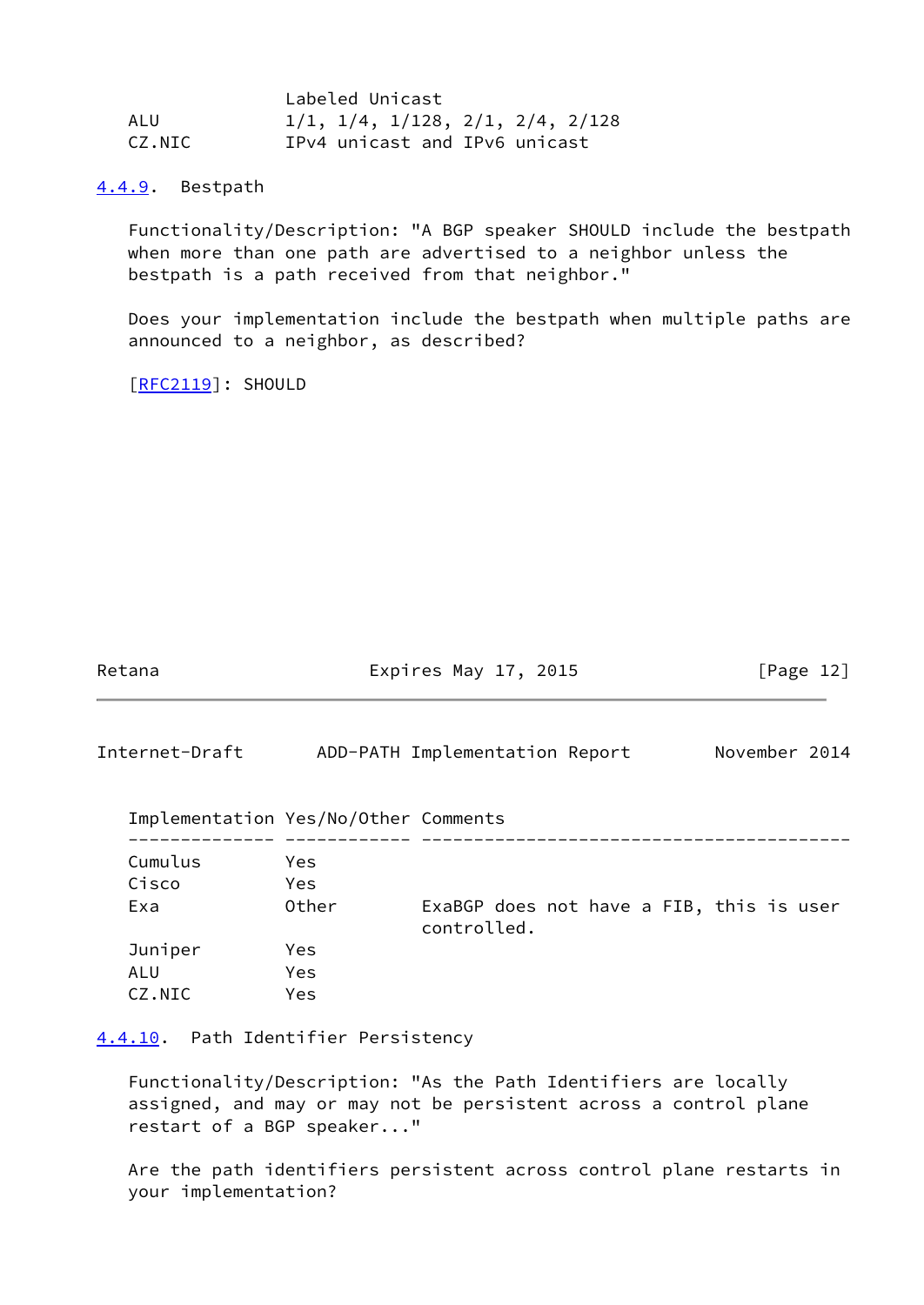[\[RFC2119](https://datatracker.ietf.org/doc/pdf/rfc2119)]: N/A

| Implementation Yes/No/Other Comments |       |                                                                                                                                                              |
|--------------------------------------|-------|--------------------------------------------------------------------------------------------------------------------------------------------------------------|
| Cumulus                              | No.   |                                                                                                                                                              |
| Cisco                                | No.   | XE-BGP-ADD-Paths need to have HA<br>enhancements                                                                                                             |
| Exa                                  | Other | User controlled                                                                                                                                              |
| Juniper                              | Other | In the case of the BGP graceful restart<br>feature, path IDs are not persistent. In<br>the case of the JUNOS Non-stop Routing<br>feature, they persist.      |
| ALU                                  | No.   | With high availability (HA) the path IDs<br>are persistent if there is still one<br>remaining control card after<br>reset/failure of the other control card. |
| CZ.NIC                               | No    |                                                                                                                                                              |

## <span id="page-14-0"></span>[4.4.11](#page-14-0). Graceful Restart

 Functionality/Description: "...an implementation SHOULD take special care so that the underlying forwarding plane of a "Receiving Speaker" as described in [\[RFC4724](https://datatracker.ietf.org/doc/pdf/rfc4724)] is not affected during the graceful restart of a BGP session."

Please explain how your implementation addresses Graceful Restart.

[\[RFC2119](https://datatracker.ietf.org/doc/pdf/rfc2119)]: SHOULD

<span id="page-14-1"></span>

| Retana                  | Expires May 17, 2015                                                                                                                                                                                                   | [Page 13]     |  |
|-------------------------|------------------------------------------------------------------------------------------------------------------------------------------------------------------------------------------------------------------------|---------------|--|
| Internet-Draft          | ADD-PATH Implementation Report                                                                                                                                                                                         | November 2014 |  |
| Implementation Comments |                                                                                                                                                                                                                        |               |  |
| Cumulus                 | Quagga has partial GR support (it is GR aware for<br>other restarting nodes) but does not maintain the<br>forwarding plane during a restart.                                                                           |               |  |
| Cisco                   | XE-BGP-ADD-Paths need to have HA enhancements                                                                                                                                                                          |               |  |
| Exa                     | No FIB, not relevant                                                                                                                                                                                                   |               |  |
| Juniper                 | During BGP graceful restart procedures, the receiving<br>speaker ignores the path-id for purposes of<br>identifying a matching route. Once a refreshed route<br>has been correlated to a previous path, the path-id is |               |  |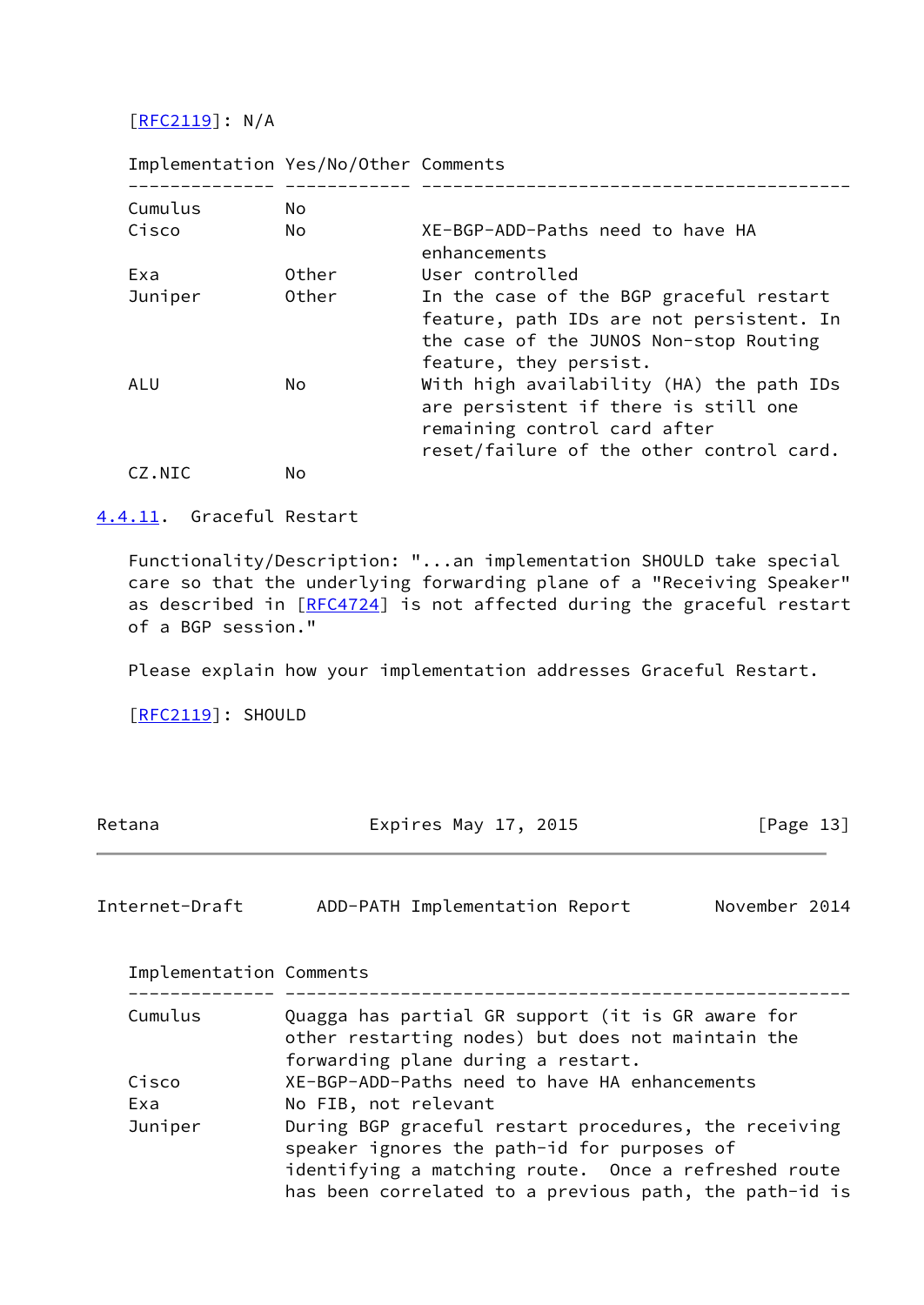|        | updated.                                               |
|--------|--------------------------------------------------------|
| ALU    | Graceful restart is supported for the receiving router |
|        | role so by definition graceful restart does not affect |
|        | the forwarding plane.                                  |
| CZ.NIC | FIB is not modified until initial graceful restart     |
|        | phase is finished.                                     |

<span id="page-15-0"></span>[4.5](#page-15-0). [Section 6:](#page-16-1) Applications

<span id="page-15-1"></span>[4.5.1](#page-15-1). Applications

 Functionality/Description: Please list or explain which applications that require the propagation of multiple paths are supported by your implementation.

 $[REC2119]: N/A$ 

| Implementation Comments |         |                                                                                                                                                                                      |
|-------------------------|---------|--------------------------------------------------------------------------------------------------------------------------------------------------------------------------------------|
|                         | Cumulus | None yetRX onlys                                                                                                                                                                     |
|                         | Cisco   | 1. RR client to RR use cases for ipv4 and ipv6. 2. RR<br>to RR clients (could be ASBRs) use cases for ipv4 and<br>ipv6.                                                              |
|                         | Exa     | N/A                                                                                                                                                                                  |
|                         | Juniper | Persistent route flap damping suppression.<br>Distribution of additional destinations or BGP<br>nexthops for multi-path purposes.                                                    |
| ALU                     |         | Add-Paths ion IBGP sessions allows for better load-<br>sharing (more ECMP paths), advertisement of potential<br>backup paths, reduced routing churn.                                 |
|                         | CZ.NIC  | (iBGP) route reflector / RR client, (eBGP) route<br>server / RS client, use cases where paths are<br>distributed for other purposes than filling FIBs (like<br>topology-aware CDNs). |

<span id="page-15-3"></span>

| Retana         | Expires May 17, 2015                 | [Page 14]     |  |
|----------------|--------------------------------------|---------------|--|
| Internet-Draft | ADD-PATH Implementation Report       | November 2014 |  |
| 4.6.           | Section 7: Deployment Considerations |               |  |

<span id="page-15-4"></span><span id="page-15-2"></span>[4.6.1](#page-15-4). Deployment Experience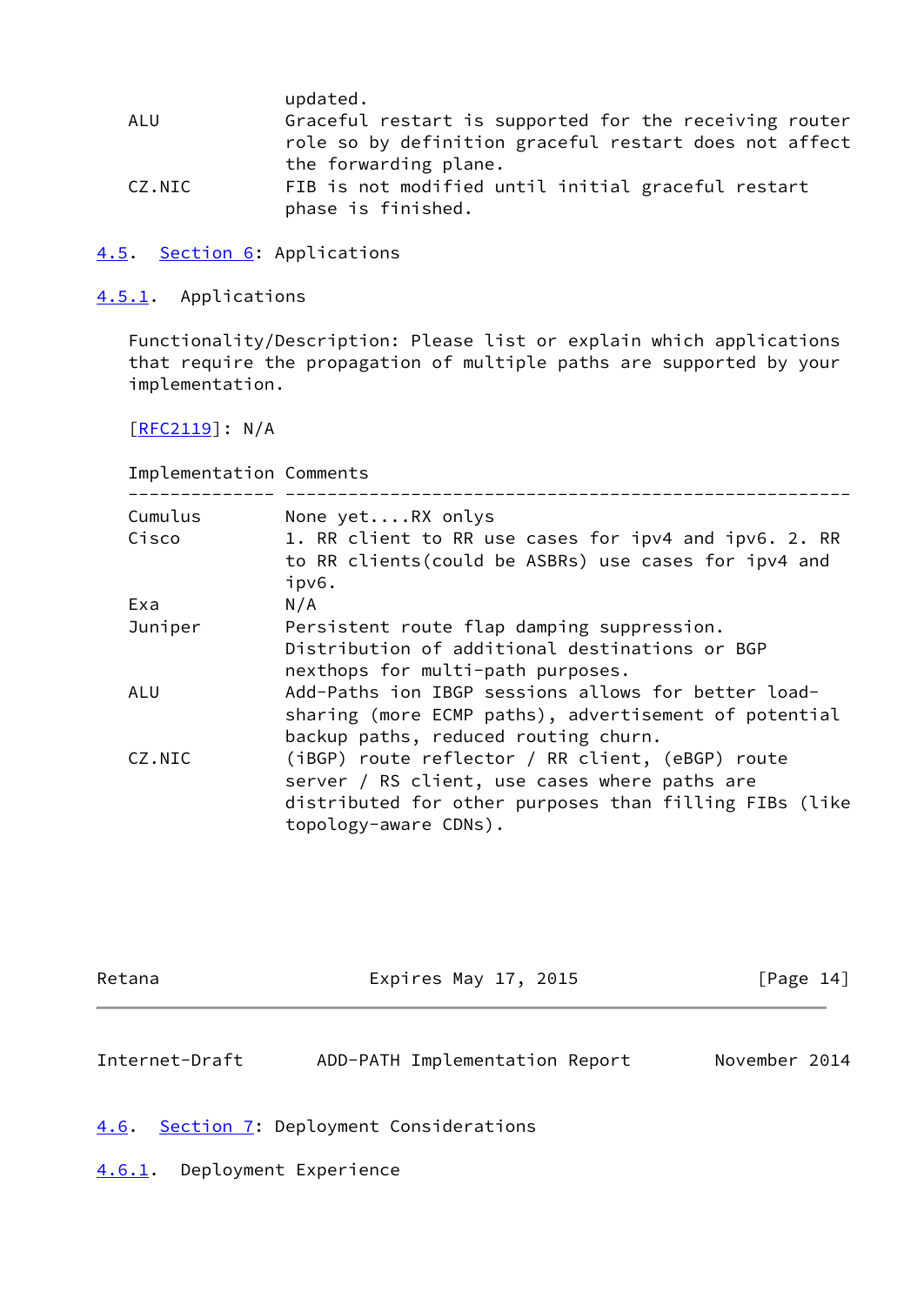Functionality/Description: Please comment on deployment experience with your implementation.

 $[REC2119]$ : N/A

| Implementation Comments  |                                                                                                                                                                                                                                                                        |
|--------------------------|------------------------------------------------------------------------------------------------------------------------------------------------------------------------------------------------------------------------------------------------------------------------|
| Cumulus                  |                                                                                                                                                                                                                                                                        |
| Cisco<br>Exa             | Cisco routers exporting ADD-PATH routes to ExaBGP,<br>routes are then stored in a distributed Database. A<br>complex best path selection (including latency) is<br>performed on the stored routes, and the best routes<br>are then re-injected in the core via ExaBGP. |
| Juniper<br>ALU<br>CZ.NTC |                                                                                                                                                                                                                                                                        |

<span id="page-16-0"></span>[5](#page-16-0). Security Considerations

 This document reports the results of an ADD-PATH implementation survey. As such, it does not iintroduce any security risks.

<span id="page-16-1"></span>[6](#page-16-1). IANA Considerations

This document has no IANA actions.

<span id="page-16-2"></span>[7](#page-16-2). Acknowledgements

 The editor would like to thank Daniel Walton, Mohammed Mirza, Thomas Mangin, Jeff Haas, Adam Simpson and Ondrej Zajicek.

- <span id="page-16-3"></span>[8](#page-16-3). References
- <span id="page-16-4"></span>[8.1](#page-16-4). Normative References

<span id="page-16-5"></span>[I-D.ietf-idr-add-paths]

 Walton, D., Retana, A., Chen, E., and J. Scudder, "Advertisement of Multiple Paths in BGP", [draft-ietf-idr](https://datatracker.ietf.org/doc/pdf/draft-ietf-idr-add-paths-10) [add-paths-10](https://datatracker.ietf.org/doc/pdf/draft-ietf-idr-add-paths-10) (work in progress), October 2014.

 [RFC2119] Bradner, S., "Key words for use in RFCs to Indicate Requirement Levels", [BCP 14](https://datatracker.ietf.org/doc/pdf/bcp14), [RFC 2119](https://datatracker.ietf.org/doc/pdf/rfc2119), March 1997.

Retana **Expires May 17, 2015** [Page 15]